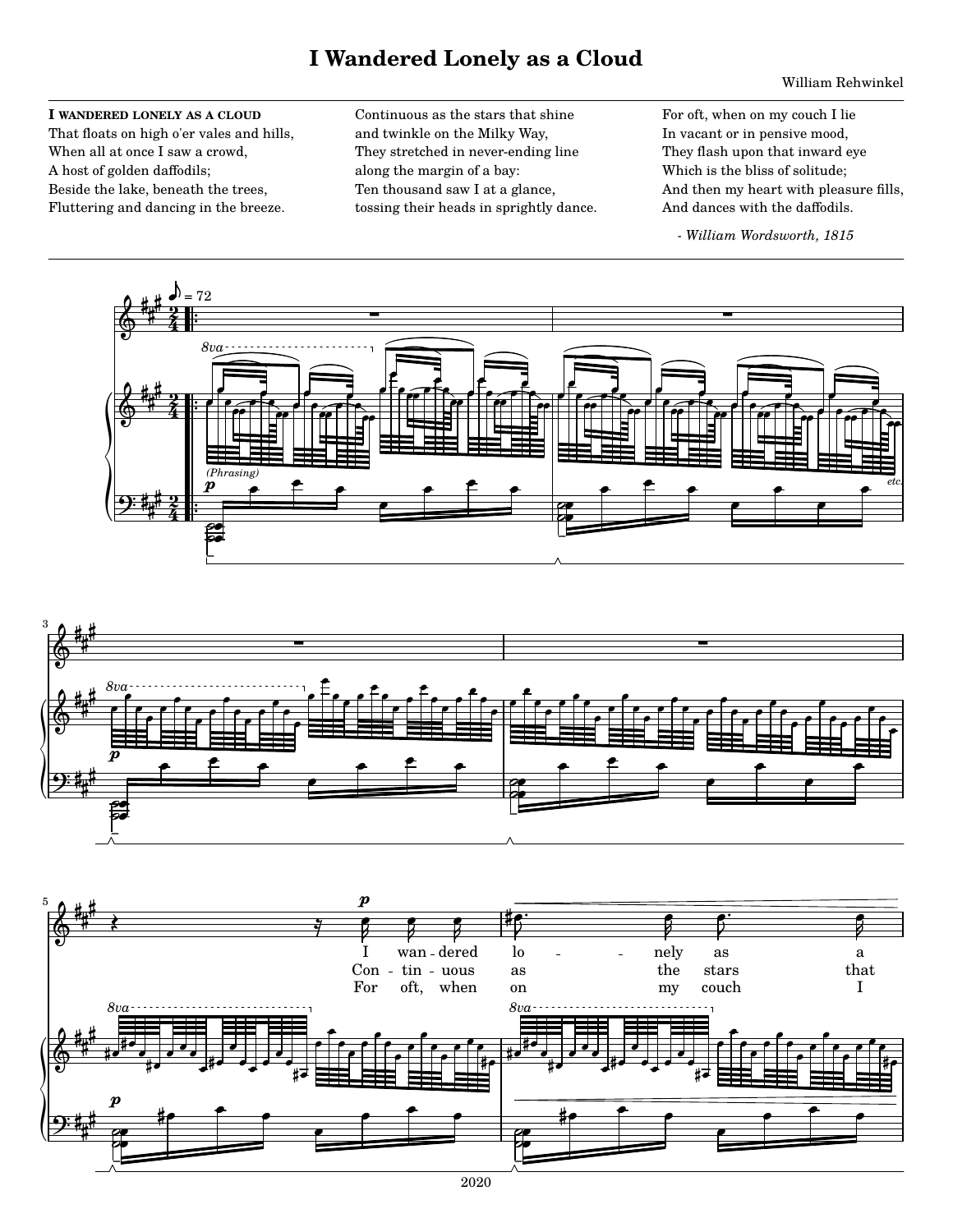



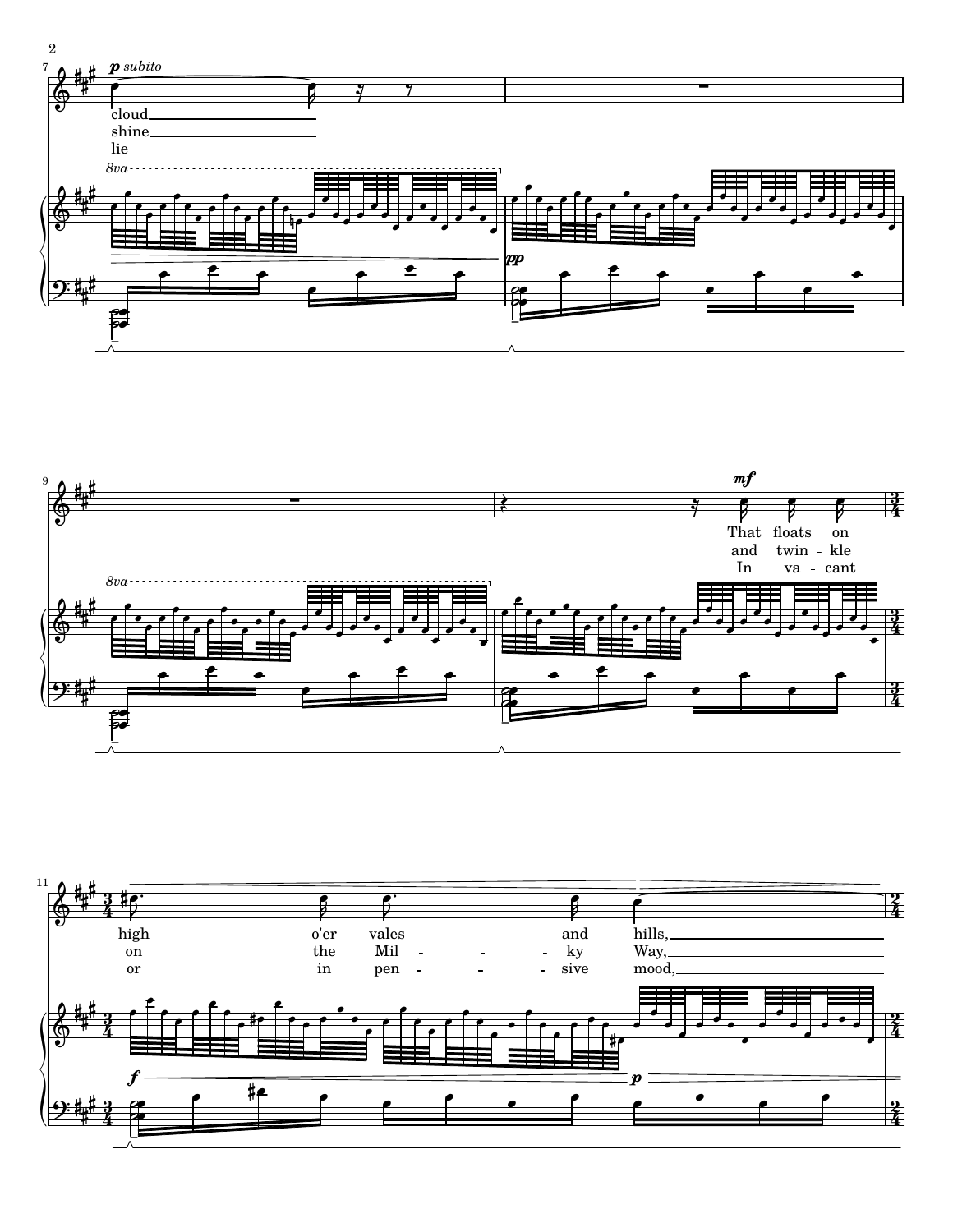

 $\bf{3}$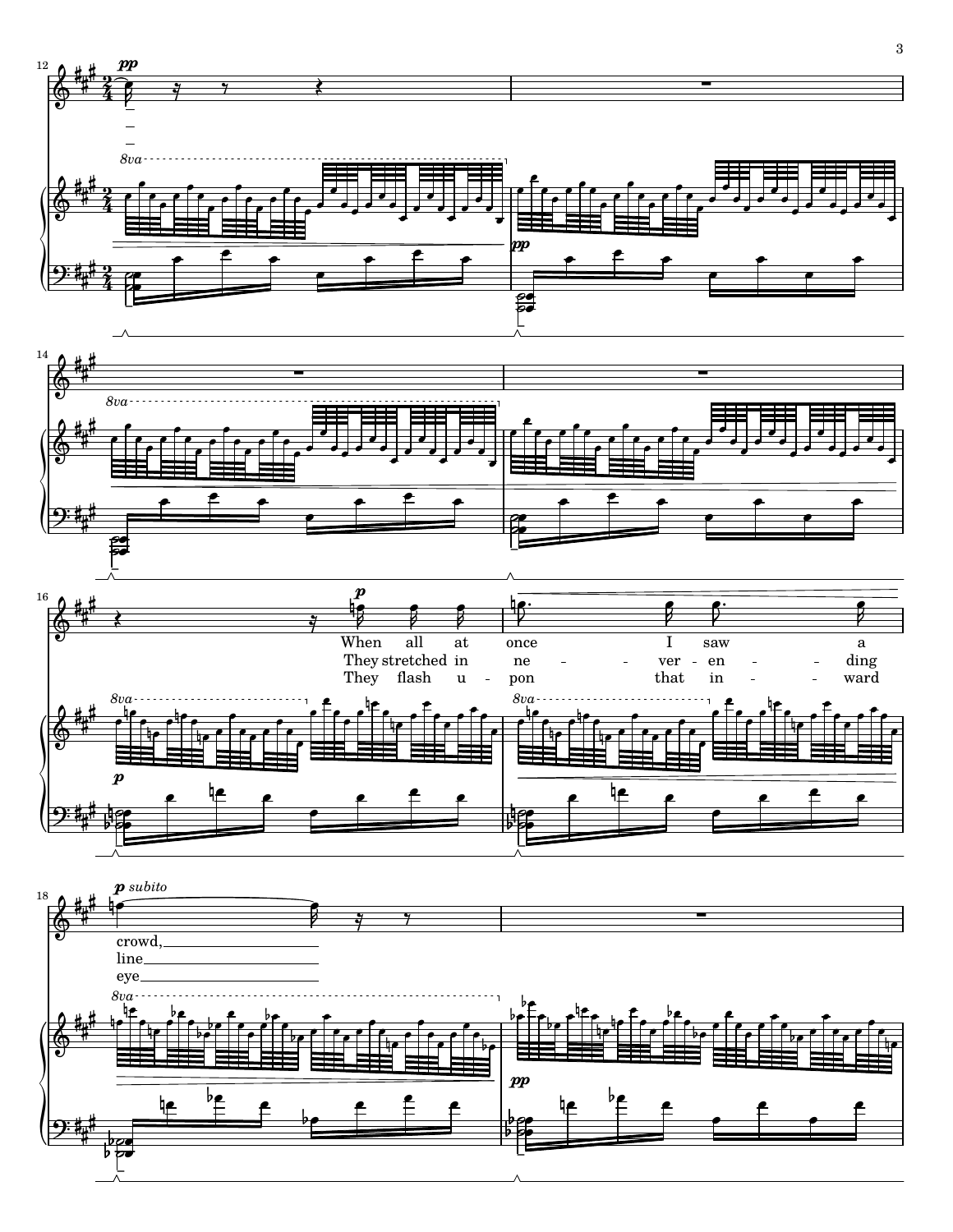





 $\boldsymbol{4}$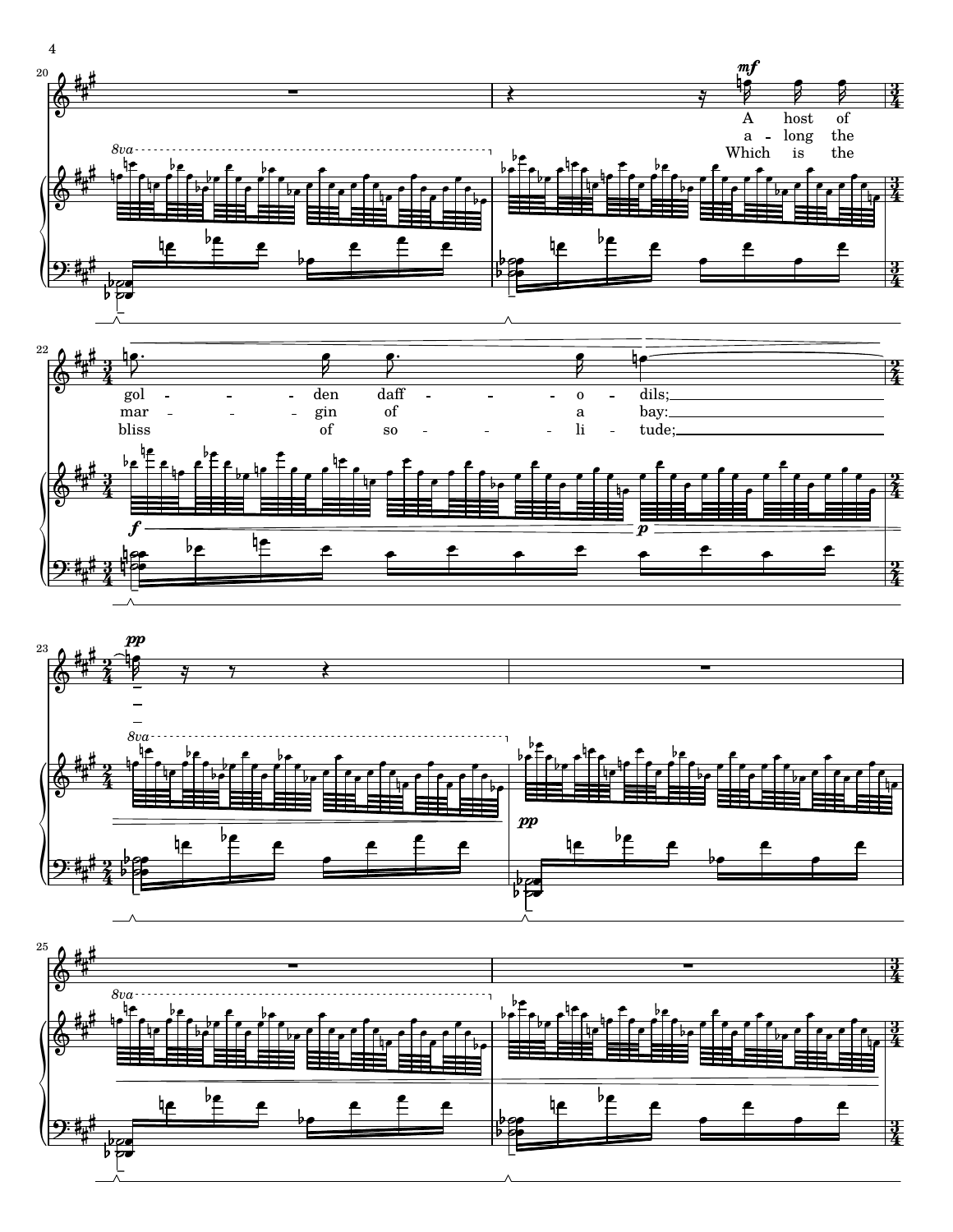